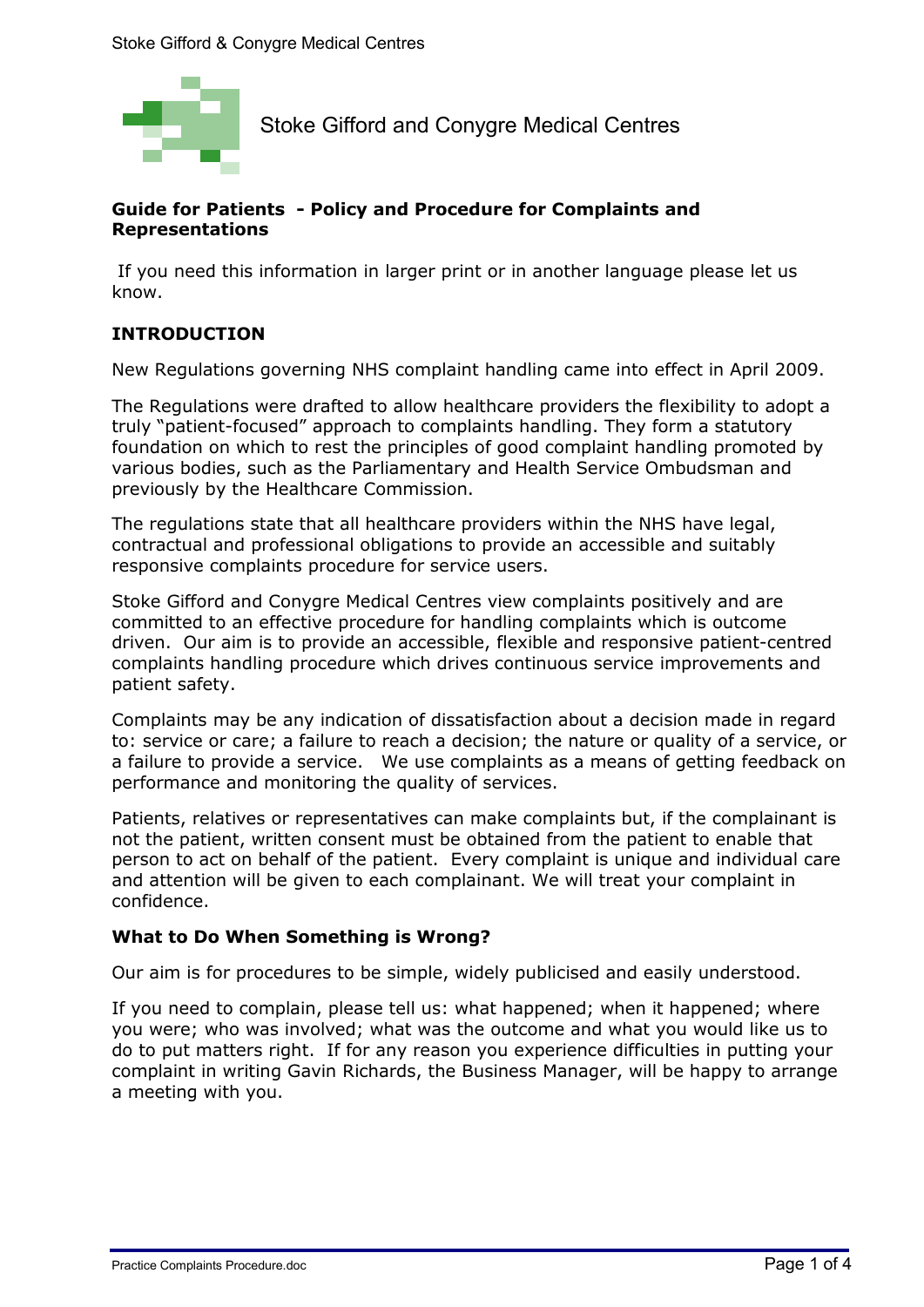# **Key Things You Should Know**

The practice has arrangements in place to handle complaints efficiently; investigating them properly and delivering a timely and appropriate response. We make information about these arrangements available to the public.

The practice will give complainants the support that they need to follow the complaints procedure or to inform them of advice available (such as Patient Advisory and Liaison Services - PALS or ICAS Independent Complaints Advocacy Services).

Complainants will be treated with respect and courtesy and will be told the outcome of the investigation.

The complaints-handling arrangements include procedures for ensuring that necessary actions are taken in light of the outcome of a complaint.

The Senior Partner is designated the "Responsible Person" who ensures that complaints are handled in compliance with the Regulations and that lessons learned from complaints are implemented

Mr Gavin Richards is the designated complaints manager and responsible for the progress of complaints in the practice.

Complaints can be made by patients or anyone affected by the actions, omissions or decisions of the practice, either on their own behalf or by a representative. In the case of a representative, the practice must be satisfied that he/she is acting in the best interests of the person on whose behalf he/she is complaining. If we decide that this is not the case, we will notify the complainant in writing, giving reasons for this decision.

Complainants can direct their complaints to the Clinical Commissioning Group (CCG) rather than the practice and the CCG may undertake the complaint handling itself or, if it deems it appropriate and has the complainant's consent, refer the complaint to the practice concerned. The CCG will notify the practice of the details of a complaint, provided it has the complainant's consent to do so.

All complaints – whether made orally or in writing – will be acknowledged, either orally or in writing, within three working days of receipt. If the complaint is made orally, it must be recorded in writing and a copy given to the complainant.

The acknowledgement letter will include the offer of a discussion (which might be by telephone or a meeting) to agree a plan of how the complaint will be handled and agree reasonable timescales for investigating and concluding the complaint.

If the complainant declines the offer to discuss the issue, the practice will decide how the complaint will be handled, based on the available information. A letter will be sent to the complainant setting out how the complaint will be investigated and the expected timescales.

The complaint will be investigated appropriately and speedily and the complainant will be kept informed of progress. Where possible, we will aim to formally respond within 10 working days. However, it is sometimes necessary to extend this in complex cases and where medical notes and clinical assessment of the care is required. When we write to acknowledge receipt of your complaint, we will indicate the likely response time and will keep you informed of any delays in our response.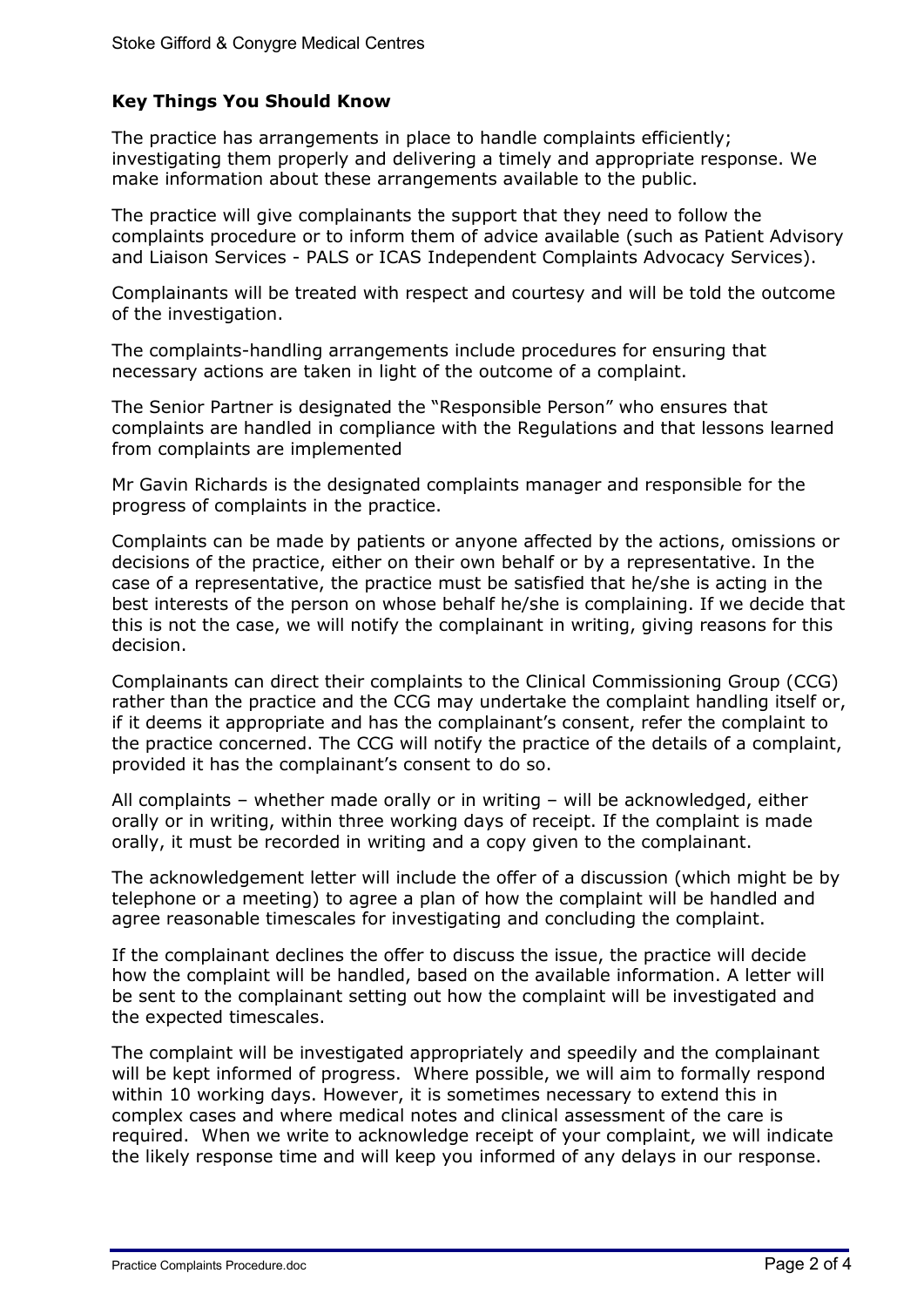#### Stoke Gifford & Conygre Medical Centres

Where a complaint involves one or more agencies the complainant will be given a co-ordinated response and the practice will co-operate with others to make this possible.

Once the investigation has been concluded, a letter will be sent to the complainant, setting out: how the complaint has been investigated; the evidence considered, and the conclusion reached. This letter will also include details of actions the practice has and will be taking as a result of its findings. Explanations of clinical matters will be written in accessible language.

The letter will be signed by the Senior Partner or Mr Richards or someone delegated by the practice to carry out this function on his/her behalf. It will confirm that the practice is satisfied with the way it has dealt with the complaint, making it clear that nothing more can be done at local level and that the complainant can take the complaint to the Ombudsman if he/she wishes.

The practice's complaints handling arrangements will be monitored to ensure that they are working effectively and that no discrimination against complainants has ensued.

A record will be kept of each complaint received, detailing the subject and outcome of the complaint and whether it was resolved within the agreed timescale.

The practice will supply the CCG with an annual report containing the following information:

- The number of complaints received
- The number of complaints that were upheld
- The number of complaints that are known to have been referred to the Health Service Ombudsman
- A summary of the reasons for the complaints
- A narrative about significant issues relating to the practice's experience of complaints during the year, including lessons learned and actions taken.

## **Legal obligations**

The NHS Constitution sets out the following rights for patients:

- You have the right to have any complaint you make about NHS services dealt with efficiently and to have it properly investigated.
- You have the right to know the outcome of any investigation into your complaint.
- You have the right to take your complaint to the independent Health Service Ombudsman, if you are not satisfied with the way your complaint has been dealt with by the NHS.

The Health Act 2009 places a duty on NHS organisations (including contractors) to "have regard to the NHS Constitution".

## **Contractual obligations**

From April 2009, all CCGs have to be registered with the Care Quality Commission, under the provisions of the Health and Social Care Act 2008. As a condition of registration, your CCG (South Gloucestershire CCG) is required to ensure that "there are systems in place to ensure that the patient, their relatives and carers:

- have suitable and accessible information about, and clear access to, procedures to register formal complaints and feedback on the quality of services
- are not discriminated against when complaints are made